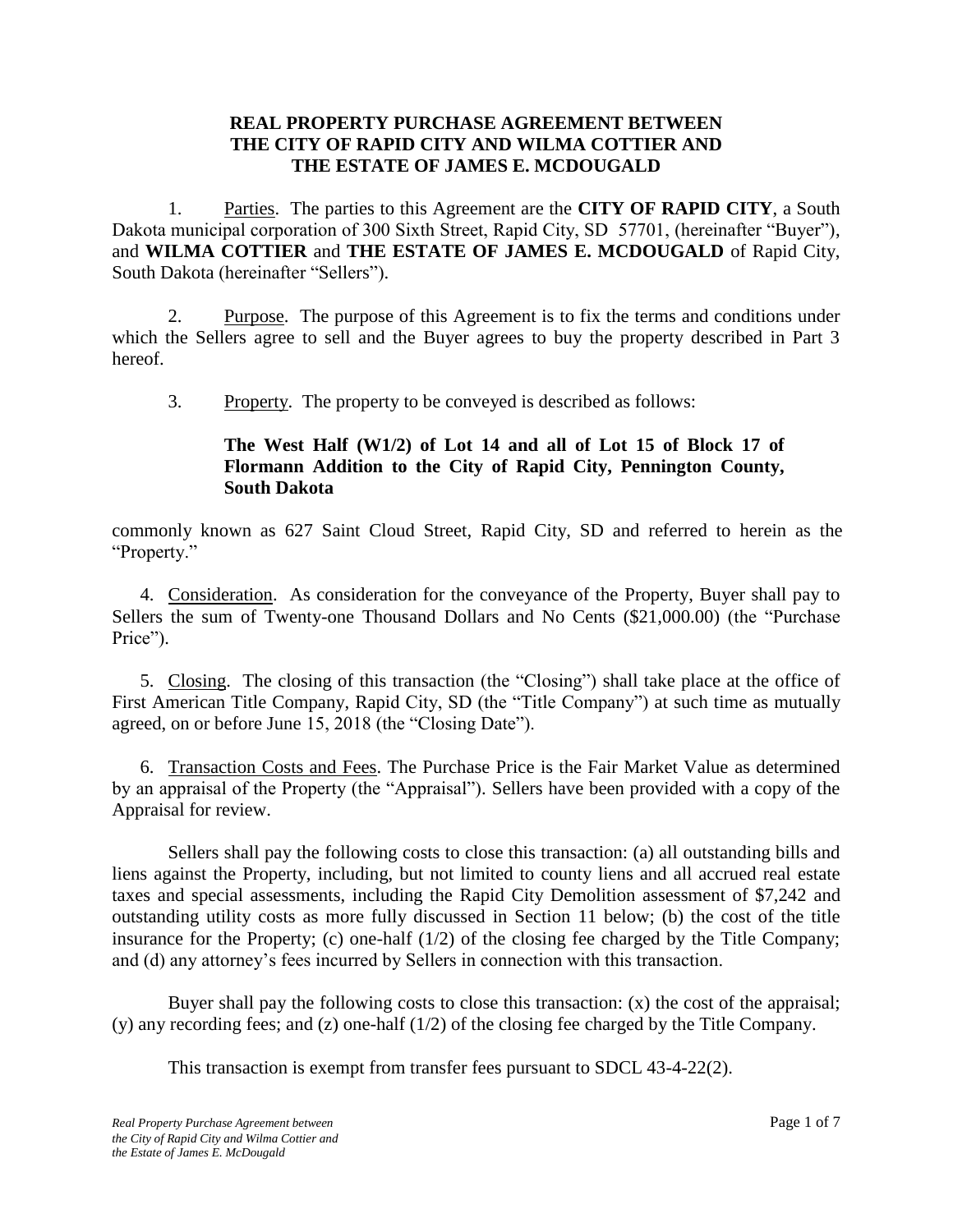7. Possession. Buyer will assume possession of the Property upon Closing of the transaction.

8. Title. The Sellers warrant that they have or will have prior to Closing good and merchantable title to the Property according to the title standards adopted by the State of South Dakota, subject only to such easements, covenants, rights-of-way, restrictions and reservations as are acceptable to the Buyer in its sole discretion, but subject to the limitations of this Section 8.

Buyer will request a Commitment for Title Insurance (the "Title Commitment"). Buyer shall inform Sellers of any objections to the title of the Property at least seven (7) days prior to Closing. If Buyer does not provide such notice of any objections to the Seller, then it will be presumed that Buyer will accept title to the Property as provided in the Title Commitment, subject to the satisfaction of any mortgages and other encumbrances and payment of taxes as provided herein, all to be accomplished at Closing.

9. Deed. Wilma Cottier shall convey her interest in the Property by Warranty Deed. The Estate of James E. McDougald its interest in the Property by Personal Representative's Deed.

10. Taxes. All taxes and assessments which are currently due and payable shall be paid by the Sellers at or before Closing. Taxes and assessments accrued but not yet due shall be credited to Buyer at Closing.

11. Utilities. Sellers agree to contact any and all utility providers regarding the Property and have all utilities discontinued/disconnected not less than 7 days prior to Closing. Sellers shall be responsible for paying any money owed for all utilities that ever served the Property including any and all costs associated with disconnecting the utilities up through the Closing Date. In regard to utilities for past water, sewer, and garbage services for the Property which are in the name of Robin Cottier, Sellers shall pay the City of Rapid City One Thousand Five Hundred Dollars (\$1,500), and upon payment, the City shall forgive the balance remaining.

12. Agents and Attorneys. This purchase was not accomplished through a real estate broker or listing service. Any commissions or fees owing to any person, agent or attorney relative to this transaction are to be paid by the party responsible for engaging or employing such person, agent or attorney.

13. Default. In the event Buyer fails to close for reasons which constitute default by the Buyer under this Agreement, and Sellers are not in default under this Agreement, Sellers shall give ten (10) days written notice of such default to Buyer. If Buyer does not cure the default as set forth in such notice within ten (10) days thereafter, Sellers may terminate this Agreement by written notice to Buyer or exercise all legal and equitable rights available to is under the laws of the State of South Dakota for Buyer's breach, including the right to specific performance. In the event Sellers fail to close the transaction, or in any other way default under this Agreement, and provided Buyer is not in default, Buyer shall give ten (10) days written notice of such default to Sellers. If Sellers do not cure such default within such ten (10) day period, Buyer shall have the right to maintain and exercise all legal and equitable rights available to it under the laws of the State of South Dakota for Sellers' breach, including the right to specific performance. In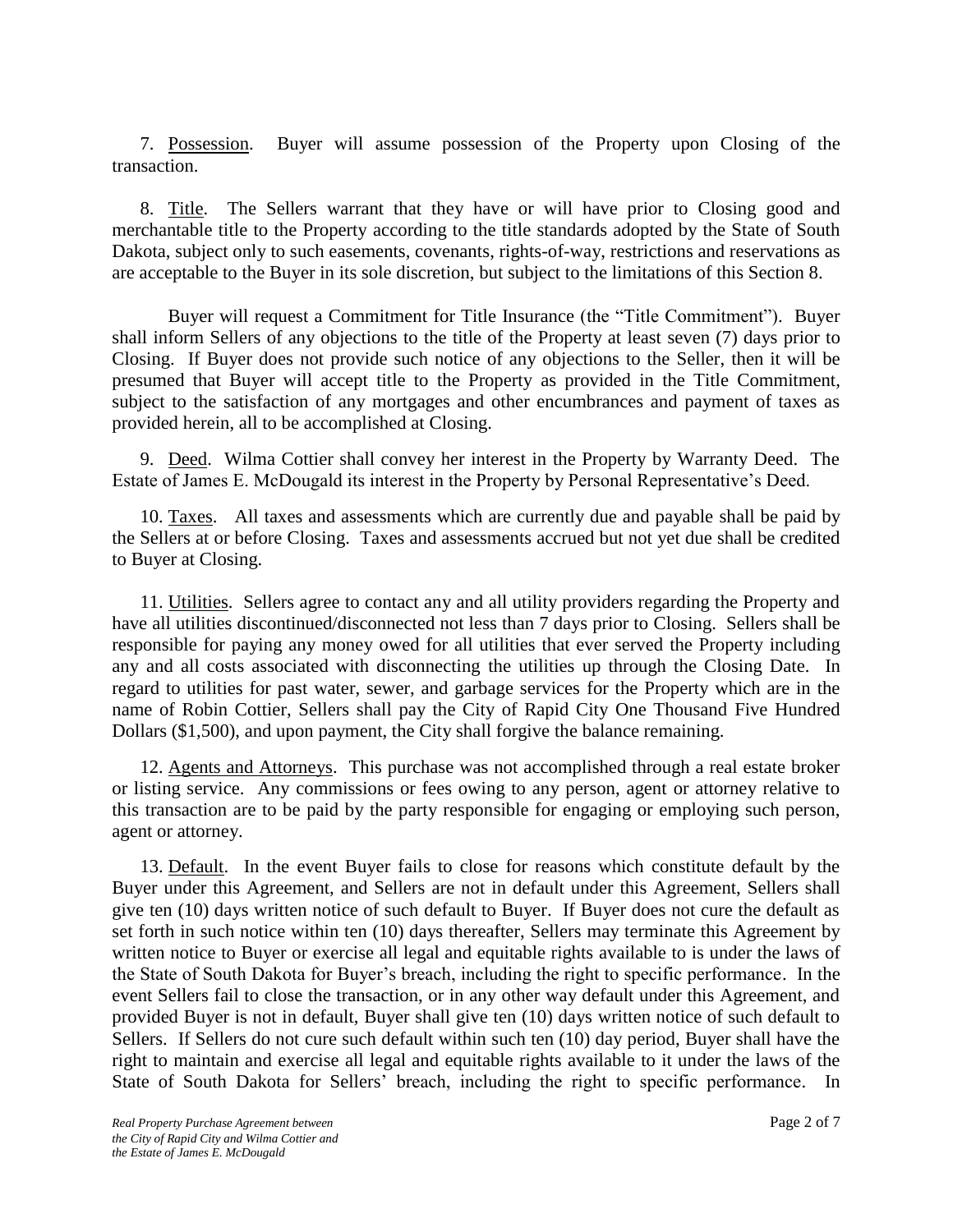addition, any fees/costs associated with the cancellation of Closing shall be the sole responsibility of the party causing the cancellation. If a scheduled Closing Date is cancelled by mutual consent of the parties, the parties shall share equally the cost associated therewith, if any there be.

14. Notices. Any notice or other document required to be given under the terms of this Agreement shall be provided, in writing, to:

If to Buyer:

Kinsley Groote City Attorney's Office 300 Sixth Street Rapid City, SD 57701

If to Sellers:

Wilma Cottier c/o Sebastian McDougald 1026 Silver Street Rapid City, SD 57701

Estate of James E. McDougald Attn: Sebastian McDougald, Personal Representative 1026 Silver Street Rapid City, SD 57701

With a copy (which shall not constitute notice) to:

Nooney & Solay, LLP Attn: Kurt E. Solay PO Box 8030 Rapid City, SD 57709 (605) 721-5846

15. Environmental Warranties. Sellers warrant that they have not stored, released or discharged, nor do they have any knowledge of the storage, release or discharge of any pollutants, contaminants or hazardous wastes on the Property. The Buyer shall have the option to complete an environmental assessment of the Property prior to Closing, at Buyer's sole expense. If the results of the environmental assessment are not satisfactory to the Buyer, Buyer, in its sole discretion, shall have the right to rescind and cancel this Agreement. Any notice of such rescission shall be given to Seller no less than seven (7) days prior to Closing. The warranties in this paragraph shall survive the closing.

16. Care of the Property. Sellers shall be responsible for keeping the Property in a condition at least equal to its present condition through the Closing Date. Sellers agree to be solely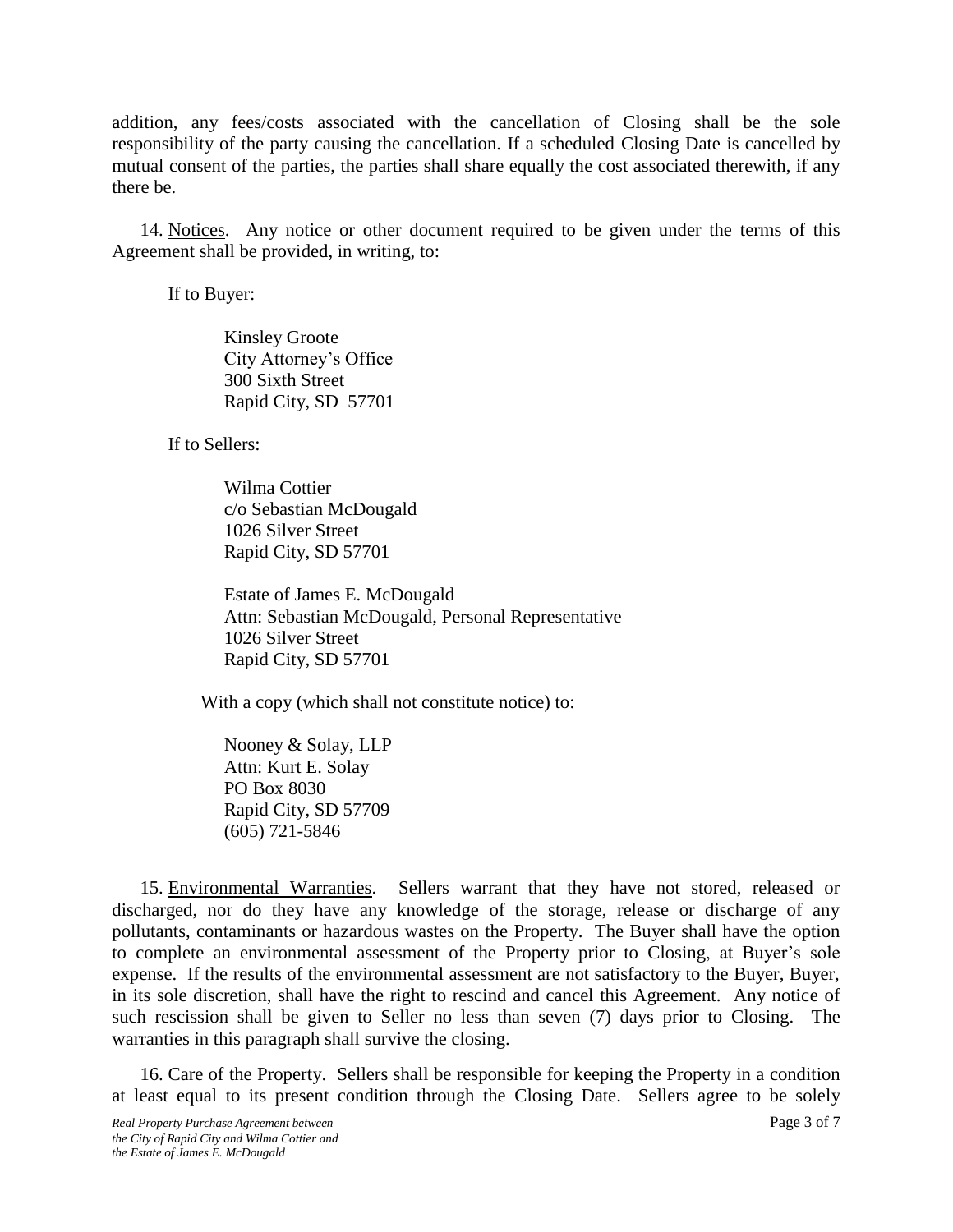responsible for any and all expenses, liens or claims of any kind arising out of Sellers' use and possession of the Property up through the time of the transfer of title to the Property at Closing. Sellers further agree that any and all maintenance, repairs and improvements to the Property deemed necessary by Sellers during the aforementioned time period shall be the sole responsibility of Sellers. Sellers shall notify and obtain Buyer's written consent before any improvement is made to the Property.

- 17. Contingencies. This Agreement is expressly contingent upon the following:
	- A. This Agreement is expressly contingent upon all liens against the Property being paid and removed at or prior to Closing and provision of a clear title to Property.
	- B. All debris on Property, if any, will be removed by Sellers prior to the Closing.
	- C. The City of Rapid City forgiving the balance of the outstanding amounts due for water, sewer, and garbage related to the Property and in the name of Robin Cottier, upon payment of \$1,500.

18. Integration. This Agreement contains the entire agreement and understanding of the parties hereto with respect to the subject matter hereof and supersedes all prior agreements, negotiations, and understandings, whether written or oral, relating to the subject matter hereof.

19. Amendments. The provisions hereof may be modified only by written agreement signed by both parties.

20. Third Parties. This Agreement is for the sole benefit of the parties hereto and their respective successors and permitted assigns. Nothing herein shall give or be construed to give any person or entity, other than the parties hereto, their respective successors, and permitted assigns, any legal or equitable rights hereunder.

21. Waivers. No waiver of any term or provision of this Agreement shall be binding unless executed in writing by the party waiving such term or provision.

22. Time of the Essence. Time is of the essence with respect to all provisions of this Agreement in which a definite time for performance is specified; provided, however, that the foregoing shall not be construed to limit or deprive a party of the benefits of any grace or use period provided for in this Agreement.

23. Force Majeure. Neither party shall be liable for any delay or failure in performance due to any reason or unforeseen circumstance beyond the affected party's reasonable control, including shortages or delays in obtaining materials from suppliers that cannot reasonably be cured by obtaining the needed materials from another source, work stoppages not involving employees of either party that cannot reasonably be overcome, fires, riots, rebellions, wars, acts of terrorism, accidents, explosions, floods, storms, acts of God, and similar occurrences. The obligations and rights of the excused party shall be extended on a day-to-day basis for the time period equal to the period of the excusable delay.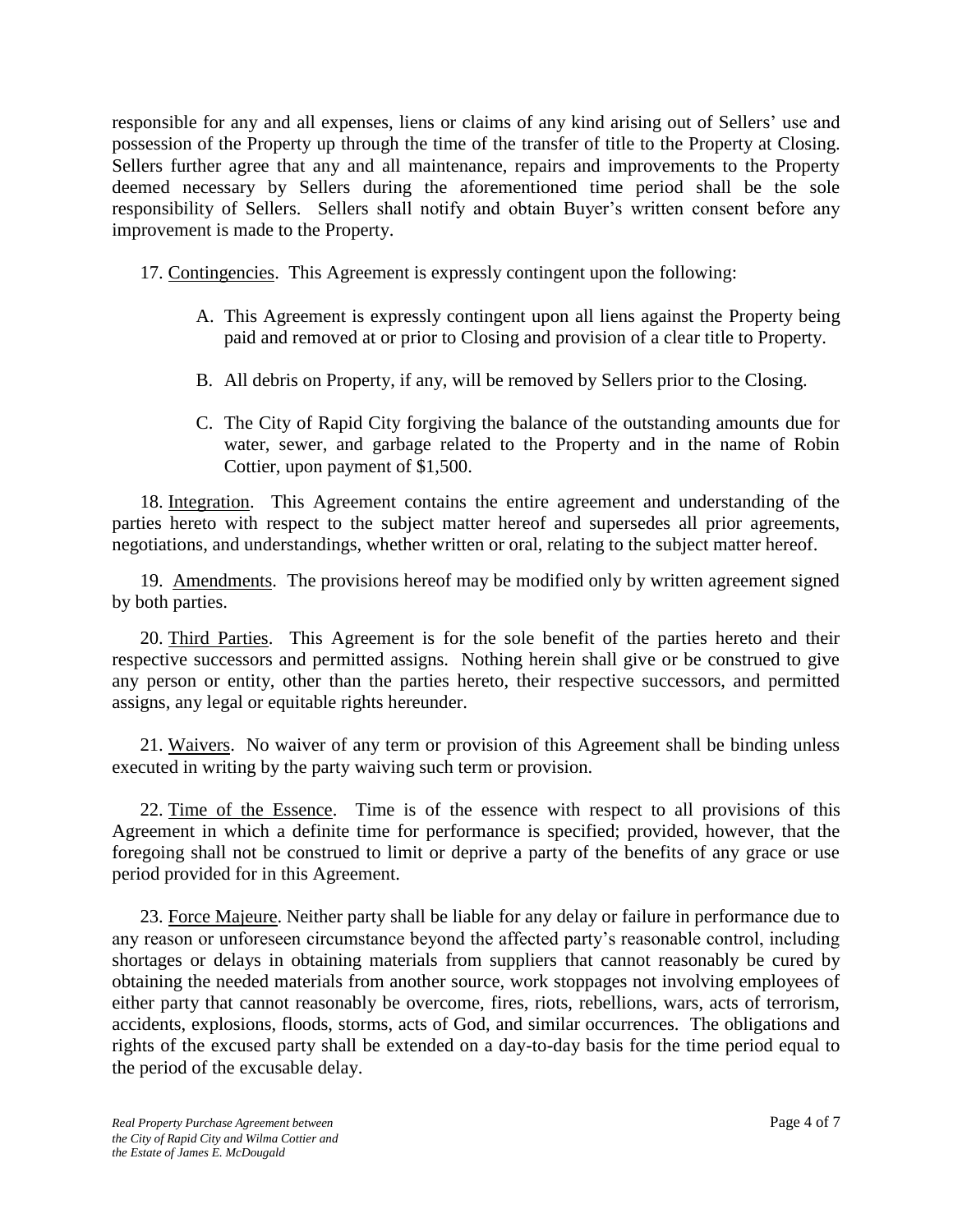24. Counterparts. This Agreement may be executed in counterparts; each such counterpart shall be deemed an original and when taken together with other signed counterparts, shall constitute one Agreement.

25. Further Action. The parties covenant and agree that each shall execute and deliver such further instruments or documents as shall be necessary or convenient to effectuate the purposes contemplated by this Agreement.

26. Severability. The parties agree that if any provisions of this Agreement are held invalid or unenforceable by a court of competent jurisdiction, such holding shall not affect the remaining provisions of this Agreement, which shall remain in full force and effect.

27. Construction. The language in all parts of this Agreement shall in all cases be construed as a whole according to its fair meaning and not strictly for nor against any party. The headings and numbering of the different paragraphs of this Agreement are inserted for convenience only and are not to control or affect the meaning, construction or effect of each provision. The parties agree that each party has reviewed this Agreement and has had the opportunity to have its counsel review the same. In the event an ambiguity or question of intent or interpretation arises, this Agreement shall be construed as if drafted jointly by the parties and no presumption or burden of proof shall arise favoring or disfavoring any party by virtue of the authorship of any of the provisions of this Agreement.

28. Choice of Law and Venue. The laws of the state of South Dakota will govern any dispute arising from or relating to this Agreement. Any litigation under this Agreement shall be resolved in the circuit court of Pennington County, State of South Dakota.

*[Signature pages follow]*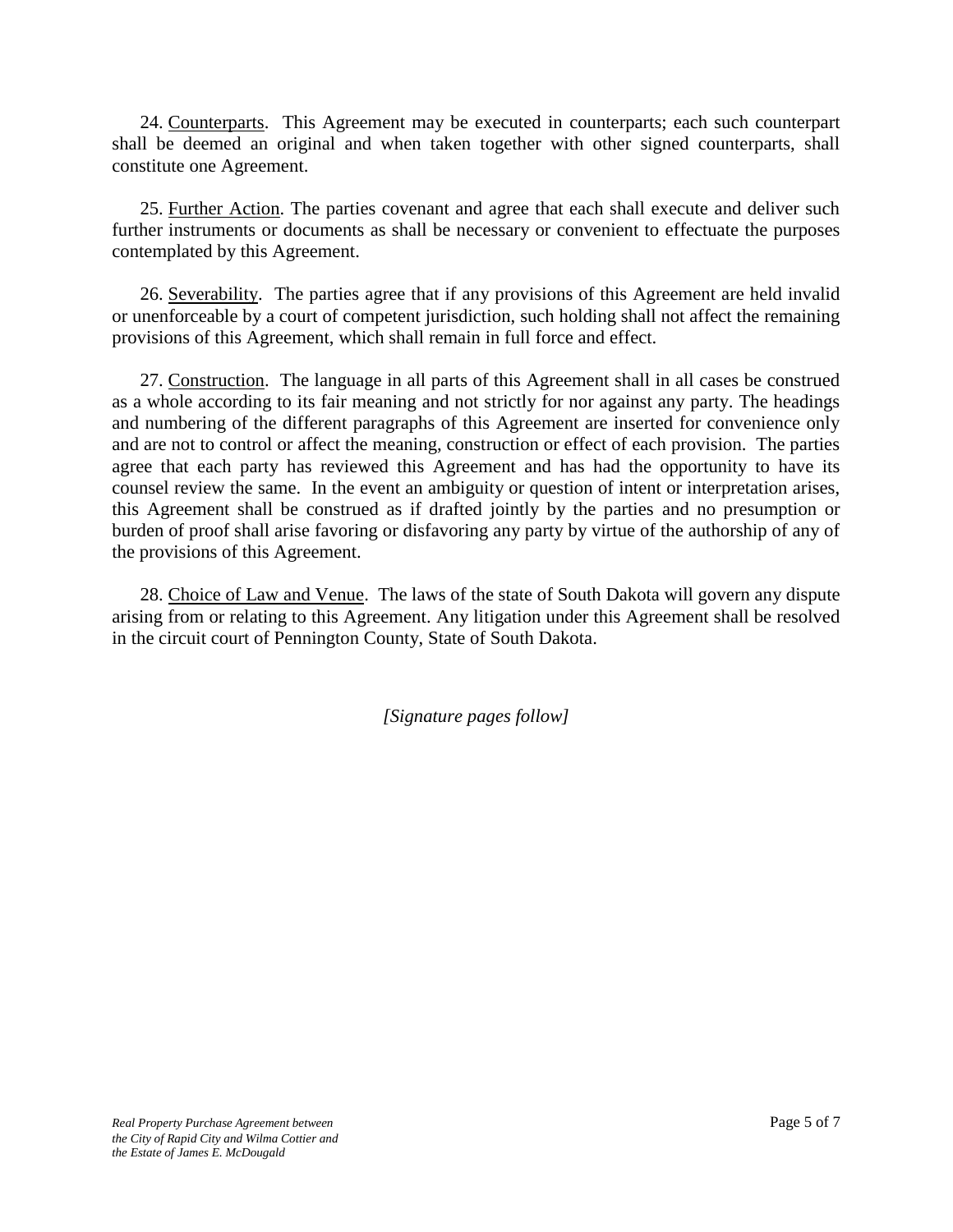Dated this <u>equal</u> day of April, 2018.

### SELLERS:

### THE ESTATE OF JAMES E. MCDOUGALD

By: \_\_\_\_\_\_\_\_\_\_\_\_\_\_\_\_\_\_\_\_\_\_\_\_\_\_\_\_\_\_\_\_\_\_\_\_\_

Sebastian McDougald, Personal Representative

State of South Dakota ) ) ss. County of Pennington )

On this the \_\_\_\_\_ day of \_\_\_\_\_\_\_\_\_\_\_, 2018, before me, the undersigned officer, personally appeared **SEBASTIAN MCDOUGALD**, Personal Representative of the Estate of James E. McDougald, known to me or satisfactorily proven to be the person whose name is subscribed to the within instrument and acknowledged that he executed the same for the purposes therein contained.

In witness whereof I hereunto set my hand and official seal.

(seal) Notary Public – South Dakota My Commission Expires

\_\_\_\_\_\_\_\_\_\_\_\_\_\_\_\_\_\_\_\_\_\_\_\_\_\_\_\_\_\_\_\_\_\_

Wilma Cottier

State of South Dakota )  $\sum$  ss. County of Pennington )

On this the day of  $\qquad \qquad$  2018, before me, the undersigned officer, personally appeared **WILMA COTTIER**, known to me or satisfactorily proven to be the person whose name is subscribed to the within instrument and acknowledged that he executed the same for the purposes therein contained.

In witness whereof I hereunto set my hand and official seal.

(seal) Notary Public – South Dakota My Commission Expires

*Real Property Purchase Agreement between* Page 6 of 7 *the City of Rapid City and Wilma Cottier and the Estate of James E. McDougald*